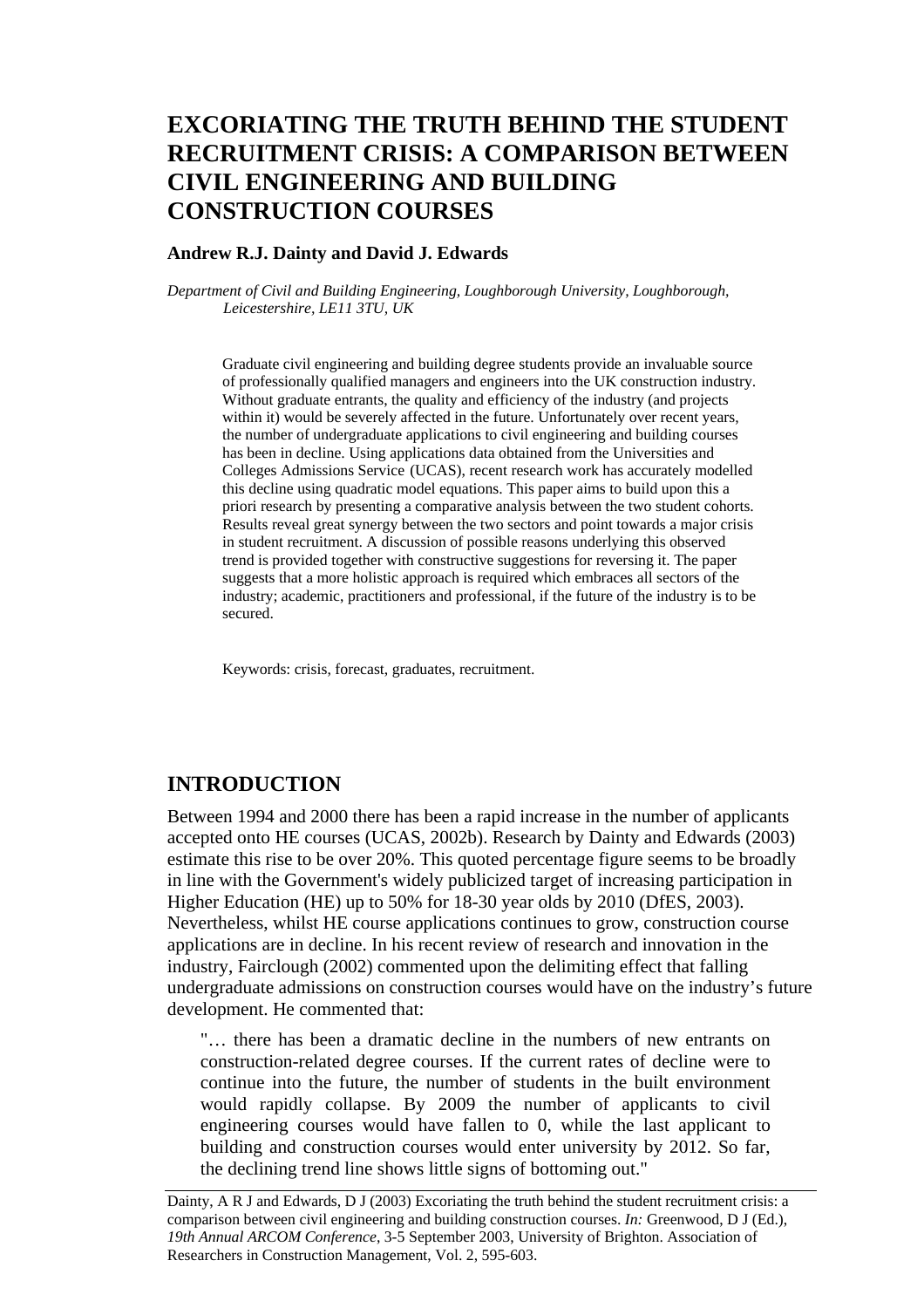At present, the UK construction industry is enjoying its best period of sustained economic growth since the late 1980s. This buoyancy however, is putting considerable strain on the construction labour market to cope with increasing skills demands. This paper presents an analysis of construction degree applications trends and reconciles this against future predicted growth within the sector. It explores whether graduate skills shortfalls threaten the industry's ability to improve performance and customer satisfaction. Finally the paper strives to determine whether concerns over falling applications to undergraduate construction courses are justified or purely speculative conjecture.

## **GRADUATE DEMAND AND PROVISION WITHIN THE UK CONSTRUCTION SECTOR: THE NEED FOR FURTHER ANALYSIS**

In recent years, the supply and quality of construction graduates have been scrutinized within the industry's trade press and academic journals following a reported decrease in the number of degree level applications (see Clarke and Wall, 1998; Knutt, 1997a; Ford, 1997; Building, 1996; Agapiou *et al.*, 1995). The observed shortage of construction graduates is by no means restricted to the building sector. Cavill (1999) for example reported on the paucity of quantity surveying graduates entering the industry in 1999 in comparison to the early 1990s. She found that on some courses the number of applications had declined by almost 75%. Similarly, Byfield (2001) reported on the steady decline in admissions to UK civil engineering degree courses coupled with an inevitable rising demand for graduates as supply is curtailed. These and other report findings have raised serious concerns that the number of construction graduates will not meet demand over the next few years.

The longer-term impact and severity of the decline in recruitment to undergraduate construction courses remains uncertain. However, most reports and industry commentators suggest that the future competitiveness and capacity of the industry will be reduced significantly. The initial signs of demise are evident by reports emanating from satellite construction sectors (for example, the water, road, railways and nuclear energy) who have expressed deep concerns that a rapid injection of suitably equipped personnel, consultants and contractors is urgently needed to cope with future workload (Mylius, 2001). Falling numbers of construction students are expected to militate against the ability of consultants and clients to gear up for the massive transport growth over the next decade. In turn, this could in turn undermine the Government's delivery of its 10-year transport plan (Oliver, 2000). The decline in the popularity of construction courses could also reduce the industry's ability to improve performance in line with the demanding targets set out within the *Accelerating Change* reports (Strategic Forum, 2002).

Despite the obvious concern within the industry over graduate shortages, much of the industry's basis for debate and speculation to date has been founded upon anecdotal evidence of falling enrolments, pure speculative conjecture and the threat of course closures emanating from some academic institutions (see Barrick, 2001; Ross, 2001). Little factual evidence exists as to the severity of the downturn in applications to construction courses. This inadequacy of information has made it difficult to accurately forecast the likely implications for the industry and HE, or the importance of marketing the sector more effectively in the future. Accordingly, this paper presents research which analysed HE applications and admissions data to construction-related courses. The work had two fundamental aims. Firstly, it sought to establish whether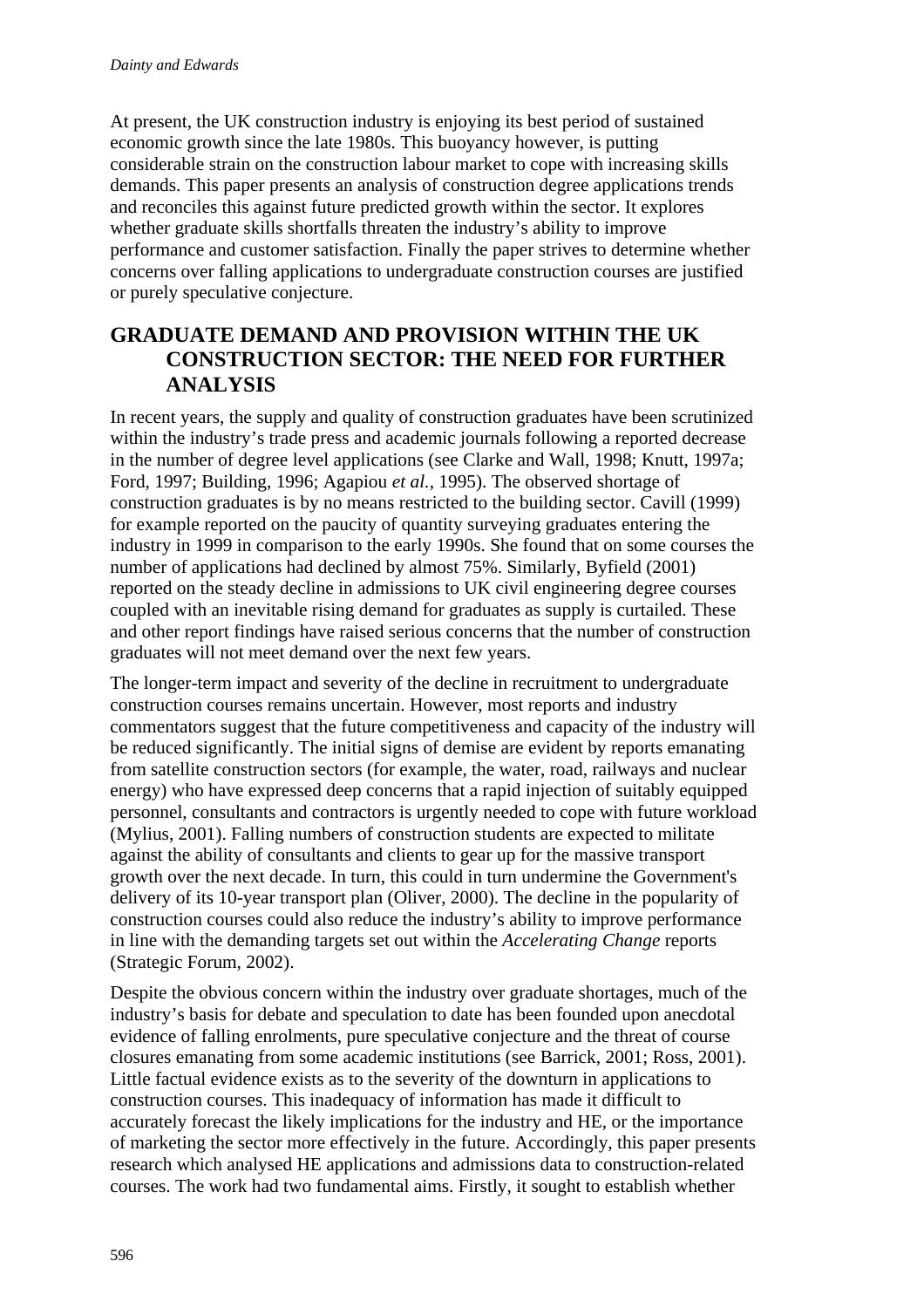reports of a student '*recruitment crisis*' reflect a genuine problem for the sector, or merely isolated examples of declining admissions within certain institutions. Secondly, it aimed to establish whether the current recruitment crisis is likely to impact on the industry's ability to continue to improve its performance. This secondary aim is explored by forecasting future trends in graduate recruitment and reconciling this against industry growth predictions.

### **METHOD**

Data were collected from the Universities and Colleges Admissions Service (UCAS) of applications and enrolments to all building and civil engineering degree courses under the *'K2'* and *'H2'* classifications. These include: building construction and technology, architectural engineering, building services engineering, facilities management, construction management, fire safety, building surveying, building economics, quantity surveying, civil engineering and hybrid combinations of these subjects. Data are presented for a six-year period from 1994-2000. This reflects the period for which such statistics have been collected and processed by a single admissions body, thereby ensuring the consistency of the figures presented. Based upon this data, an exploratory analysis in applications and admissions to construction degree courses was undertaken.

To determine the relative movement of student applications and construction economic activity each year's cohort of students and total building output (billions of Euro at 1998 prices) were transposed into a relative index; where the base year (1994) had a value of one. Reducing two different scales of measurement to the same unit (that is, the relative index) meant that a graphical representation which includes both measures could be produced in order to facilitate a qualitative comparison to be made. Given the scarcity of data observations, a quadratic equation was employed to extrapolate future graduate trends and is expressed mathematically as:

 $Y = b_o + b_1t + b_2t^2 + \varepsilon$ 

Where: *Y* is the prediction;  $b_0$  is the constant;  $b_1$   $b_2$   $b_3$  are the coefficients at time *t*; *t = 1 in 1994; and* ε is an error term*.*

| <b>Twore 1.</b> Inc., Butthered for Burnarity Courses (CCI to (20000) and Buroconstruct, 2002) |                       |                            |                                                          |                     |  |  |
|------------------------------------------------------------------------------------------------|-----------------------|----------------------------|----------------------------------------------------------|---------------------|--|--|
|                                                                                                | <b>Building</b>       | <b>Building Applicants</b> | <b>Total Building Output (billions Euro at Building)</b> |                     |  |  |
|                                                                                                | Year Applicants (no.) | <b>Index</b>               | 1998 Prices 1 Euro= 0.6776)                              | <b>Output Index</b> |  |  |
|                                                                                                | 1994 8,546            |                            | 85.54                                                    |                     |  |  |
|                                                                                                | 1995 8,335            | 0.97                       | 85.47                                                    | 0.99                |  |  |
|                                                                                                | 1996 7.621            | 0.89                       | 87.43                                                    | 1.02                |  |  |
| 1997                                                                                           | 7.277                 | 0.85                       | 90.05                                                    | 1.05                |  |  |
|                                                                                                | 1998 6,911            | 0.80                       | 91.59                                                    | 1.07                |  |  |
| 1999                                                                                           | 6,305                 | 0.73                       | 93.42                                                    | 1.09                |  |  |
| 2000                                                                                           | 6.178                 | 0.72                       | 95.94                                                    | 1.12                |  |  |

**Table 1**: Key Statistics for Building Courses (UCAS (2000b) and Euroconstruct, 2002)

### **RESULTS**

In order to examine trends in applications to construction courses in the context of overall university admissions for the period in question, the overall number of applications and applicants accepted to all courses were examined. Tables 1 and 2 illustrate a steady, almost linear decline in the number of students applying for both building and civil engineering degree courses since 1994. Further analysis of individual programmes shows that the fall in applications can be seen to be broadly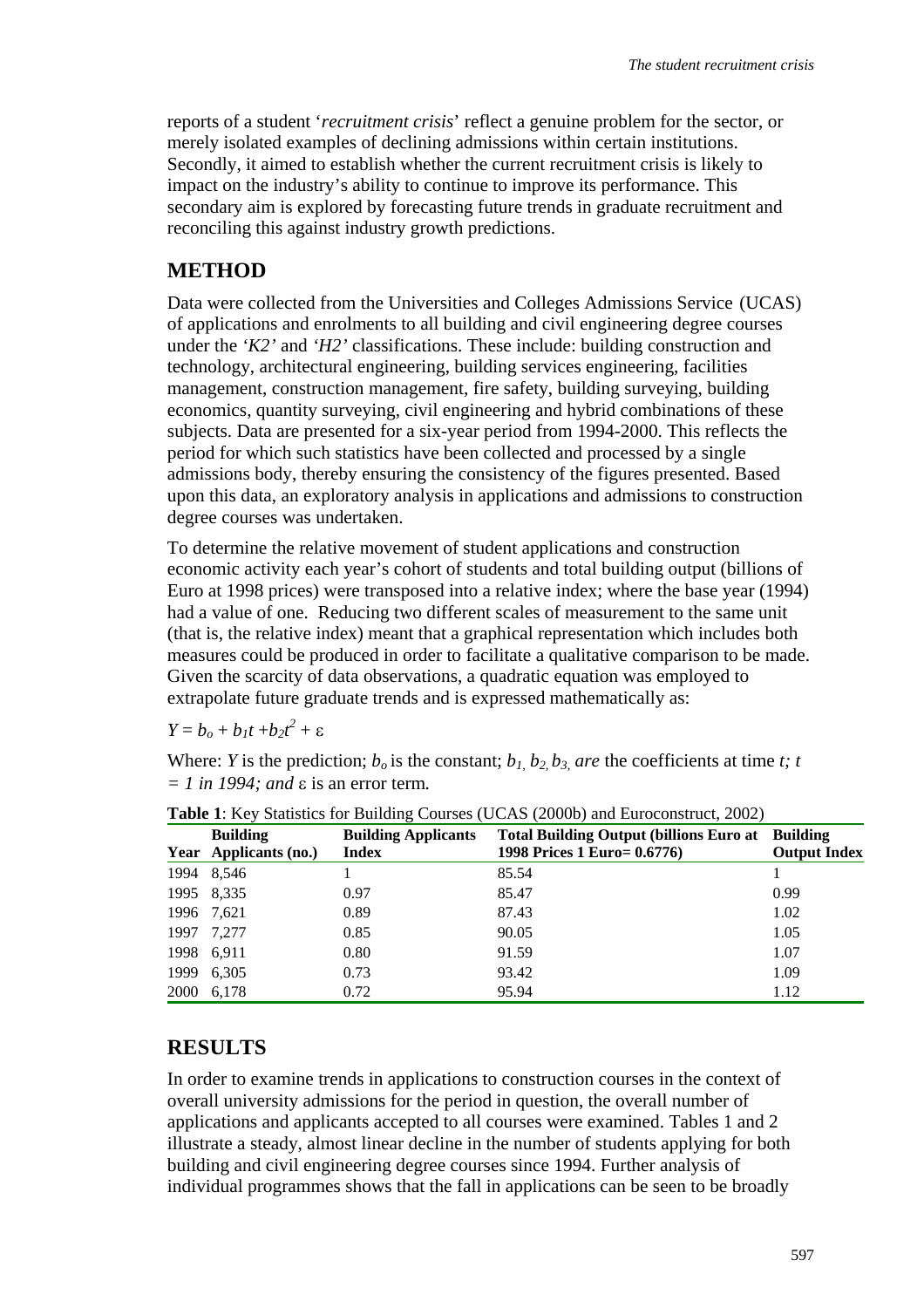consistent (in percentage terms) for all subjects within the two classifications studied, with the exception of architectural engineering, which has increased slightly through this period.

|      | Civil Eng.        |                                     | <b>Total Civil Eng. Output (billions)</b><br>Euro at 1998 Prices $1 \text{ Euro} =$ | <b>Total Civil</b><br><b>Eng Output</b> |
|------|-------------------|-------------------------------------|-------------------------------------------------------------------------------------|-----------------------------------------|
| Year | <b>Applicants</b> | Civil Eng. Applicants Index 0.6776) |                                                                                     | <b>Index</b>                            |
| 1994 | 5,104             |                                     | 13.82                                                                               |                                         |
| 1995 | 4,538             | 0.88                                | 13.41                                                                               | 0.97                                    |
| 1996 | 4,207             | 0.82                                | 14.09                                                                               | 1.01                                    |
| 1997 | 3,766             | 0.73                                | 14.79                                                                               | 1.07                                    |
| 1998 | 3,442             | 0.67                                | 14.40                                                                               | 1.04                                    |
| 1999 | 3,080             | 0.60                                | 14.21                                                                               | 1.02                                    |
| 2000 | 2,905             | 0.56                                | 14.41                                                                               | 1.04                                    |

**Table 2**: Key Statistics for Civil Engineering Courses (UCAS (2000b) and Euroconstruct, 2002)

Comparing the decline in the numbers entering construction courses over this period to industry output (Figures 1 and 2) reveals that, during the same period (1994 to 2000), building and civil engineering output has continued to grow. Given this output growth, it is likely that the industry's demand for professionally qualified graduates will increase. Although the observed decline in building applications is of concern (with an index value of 0.73 in 2000, compared to 0.73 in the previous year), the decline in civil engineering is far more acute (with an index value of 0.56 in 2000, compared to 0.60 in the previous year). This represents a decline of almost 50% in the number of civil engineering applications.



**Figure 1** – Applicants vs. Total Construction Industry Output for Building Courses (Source: UCAS (2000b and Euroconstruct, 2002)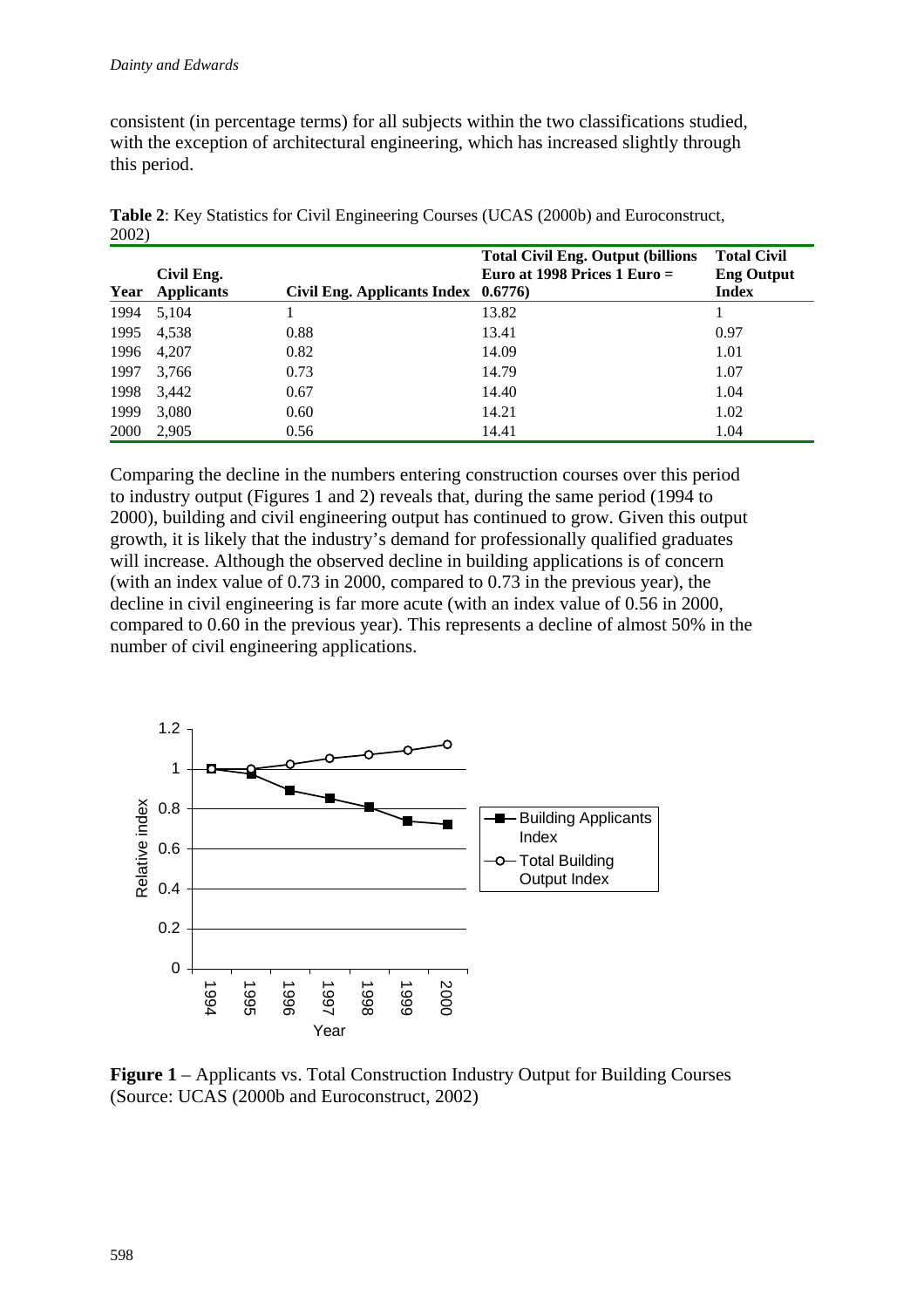

**Figure 2** – Applicants vs. Total Construction Industry Output for Civil Engineering Courses (Source: UCAS (2000b and Euroconstruct, 2002)

### **FORECASTS**

Following preliminary data mining, the future trend in building and civil engineering degree applications were modelled.

#### **Building degree courses**

For building courses, the model derived was expressed as:

*Y* = 9137.57 + -511.31(*t*) + 10.9048(*t²*)

With an R² and Mean Absolute Percentage Error (MAPE) value at 0.984 and 1.04 respectively, the model appears to be both a valid and reliable predictor of student applications. Using the quadratic model developed a forecast for the next five years was derived viz:

2001: 5744.997 2002: 5419.069 2003: 5114.95 2004: 4832.641 2005: 4572.141

These five values suggest a gradual reduction in student applications over the next five years.

#### **Civil engineering degree courses**

For civil engineering courses, the model derived was expressed as:

*Y* = 5,622.00 + -560.79(*t*) + 24.2143(*t²*)

With an  $R^2$  and Mean Absolute Percentage Error (MAPE) value at 0.998 and less than 1% respectively, the model was also proven to be both valid and reliable. Using the cubic model developed a forecast for the next five years was derived viz:

2001: 2,685.39 2002: 2,536.24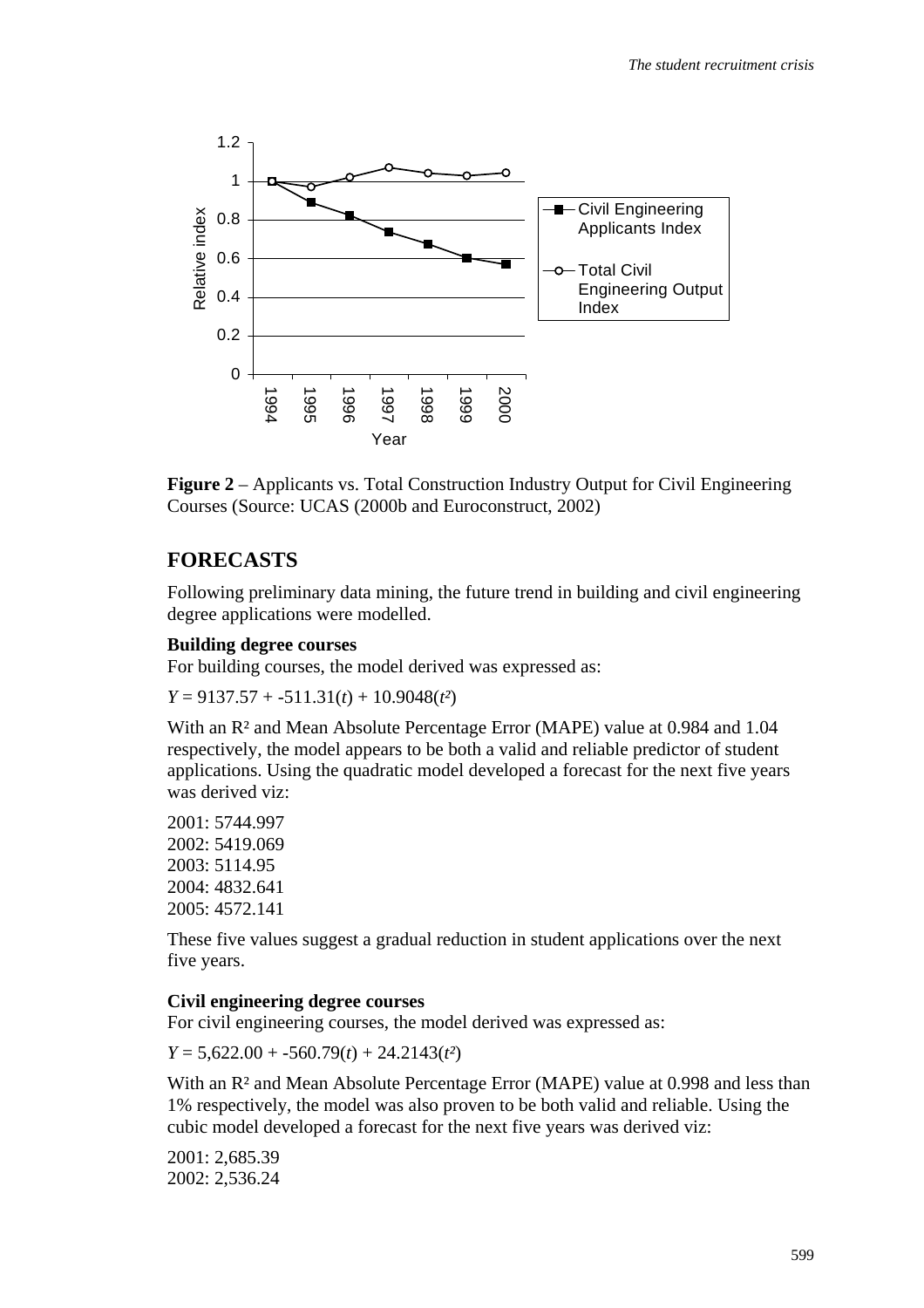2003: 2,435.53 2004: 2,383.24 2005: 2,379.37

These five values also point towards a further gradual reduction in student applications.

## **DISCUSSION**

The preceding analysis provides demonstrable evidence of a recruitment crisis within construction degree HE in the UK; this despite the expansion of the HE sector generally and the growth in construction economic activity. The observed trends reveal that there has been a year-on-year decline for virtually all building-related degree programmes since 1994. Current entrance to programmes has also declined but to a lesser extent, inferring that UK universities are maintaining recruitment levels from a narrower recruitment base. A reduction in entrance standards could have negative implications in terms of the calibre of graduates entering the industry. This hypothesis is supported by anecdotal accounts and speculation within the trade press of the lower quality of construction graduates currently available, despite the lucrative salary packages being offered (Lawson, 2000). When this observed decline is compared to the expansion witnessed throughout HE (a sector that has doubled in size over the past 20 years and continues to show signs of further growth), the results provide factual evidence to support the concerns of industry's professionals and employers.

The declining popularity of building and civil engineering occupations could impact upon the industry's future development and therefore, affect its ability to compete with stronger international rivals. Knock-on ramifications could include an increase in graduate salaries as firms compete for a decreasing cohort of able graduates. Simultaneously, those experienced professionals who are already employed within the sector may be 'poached' by competitor firms who may offer greater fringe benefits and remuneration packages. Market growth coupled with tight labour market conditions is ultimately likely to impact upon the cost of construction projects (Agapiou *et al.*, 1995).

Possible causes for the decline in recruitment to building courses remains an enigma, although the findings suggest that the industry has a fundamental image problem in attracting school leavers. Historically, the industry has a low-level image, being synonymous with high cost, low quality, chaotic working practices and a poor health and safety record (Ball, 1988). These perpetual problems stimulate the perception that career opportunities within the industry are poor (Baldry, 1997). Consequently, there is an overwhelming need to improve the industry's image if new recruits are to be attracted and retained (Griffith, 1988). Securing the future of educational provision for building requires a universal remedy as educationalists alone cannot solve this conundrum (Griffith, 1988). An all-encompassing partnership between HE institutions and the industry is needed to reverse the current trends. Construction companies and construction HE departments should embark on an immediate and sustained promotional campaign if future recruitment difficulties are to be avoided. Campaigns such as *National Construction Week* have begun to raise awareness of the industry amongst teachers and pupils. However, career opportunities within construction must continue to be actively marketed within schools if they are to have a long-term effect on the popularity of the industry as a career choice.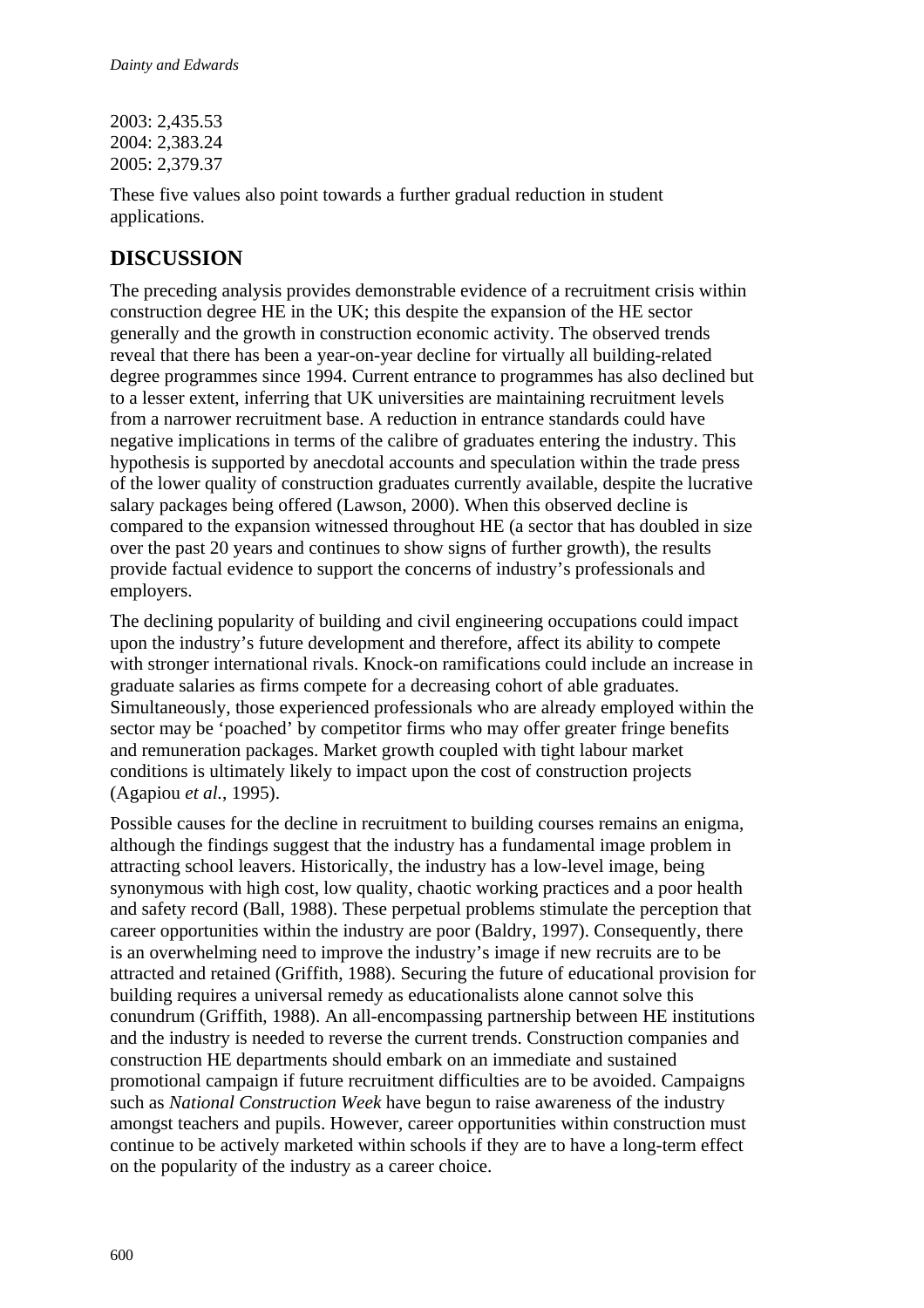In addition to improving the industry's image, avoiding serious skills shortages also demands that a high proportion of construction graduates are retained. Evidence suggests that the industry has begun to realize the importance of retention following explicit references made within the *Respect for People* report (Rethinking Construction, 2000) and the launch of the CITB's industry-sponsored '*Design-a-job*' website in 2001. *Design-a-job* is specifically aimed at ensuring that construction graduates enter the industry upon completion of their courses. In terms of those graduate managers already working in the sector, the scarcity of experienced managers will undoubtedly place more emphasis on the need to increase the quality and quantity of training in order to produce more effective workers (Levy, 2000). Investing in people working in construction should help to mitigate skills shortages through improving their capability and productivity. In addition, training may offer opportunities for redeploying non-graduates to management positions that may have otherwise been filled by new graduate entrants.

A possible solution for construction HE departments would be to rationalize their course provision through the development of common programmes of study. Academics and industrialists alike have long advocated the concept of developing more commonality across construction courses as it offers advantages in lower staffing commitments, and of promoting interdisciplinarity amongst building students (Allen and Croome, 1993, Russel, 1993; Harris, 1991; Haenlein, 1990). Alternatively, to the industry could choose to recruit a greater number of "non-cognate" graduates; i.e. those from non-construction first degree disciplines. Indeed, some sections of the industry appear to have adopted this approach in order to address the shortages within their own disciplines. For example, the CIOB has recently devised a scheme to accredit non-construction courses in a bid to widen access to semi-cognate graduates (those from construction-related disciplines such as housing and town and country planning) and non-cognate graduates to building occupations. Special 'top-up' courses are being devised which will equip students with the necessary technical qualifications, skills and experience for construction management (Construction Manager, 2001). However, such initiatives are reactive and merely deal with the symptoms of the declining popularity of construction careers and fail to address the underlying causes of the current recruitment crisis.

### **CONCLUSIONS**

This paper has explored whether the current supply of building graduates will meet the growing demand for young construction professionals in the UK over the next few years. Using UCAS data, quadratic equations generated forecasts that anticipate further reductions in building degree applications until 2005; this despite a concurrent growth in sector economic activity. Whilst predictions of a continued steep decline must remain tentative given the limited data available, these forecasts raise fundamental questions. In particular, they call into question the industry's ability to attract high quality graduate entrants in order to maintain its position at the top of the global performance league tables. These trends also contradict the expansion of HE generally, which suggests that the industry is facing a considerable challenge in adapting its public image to make itself more attractive to high achieving school leavers. If the industry fails to address the declining enrolments to construction courses, then a series of negative knock-on effects will result. These include a spiral of lower quality entrants to construction courses, fewer graduates entering the industry, skills shortages for management positions and eventually increasing wage costs.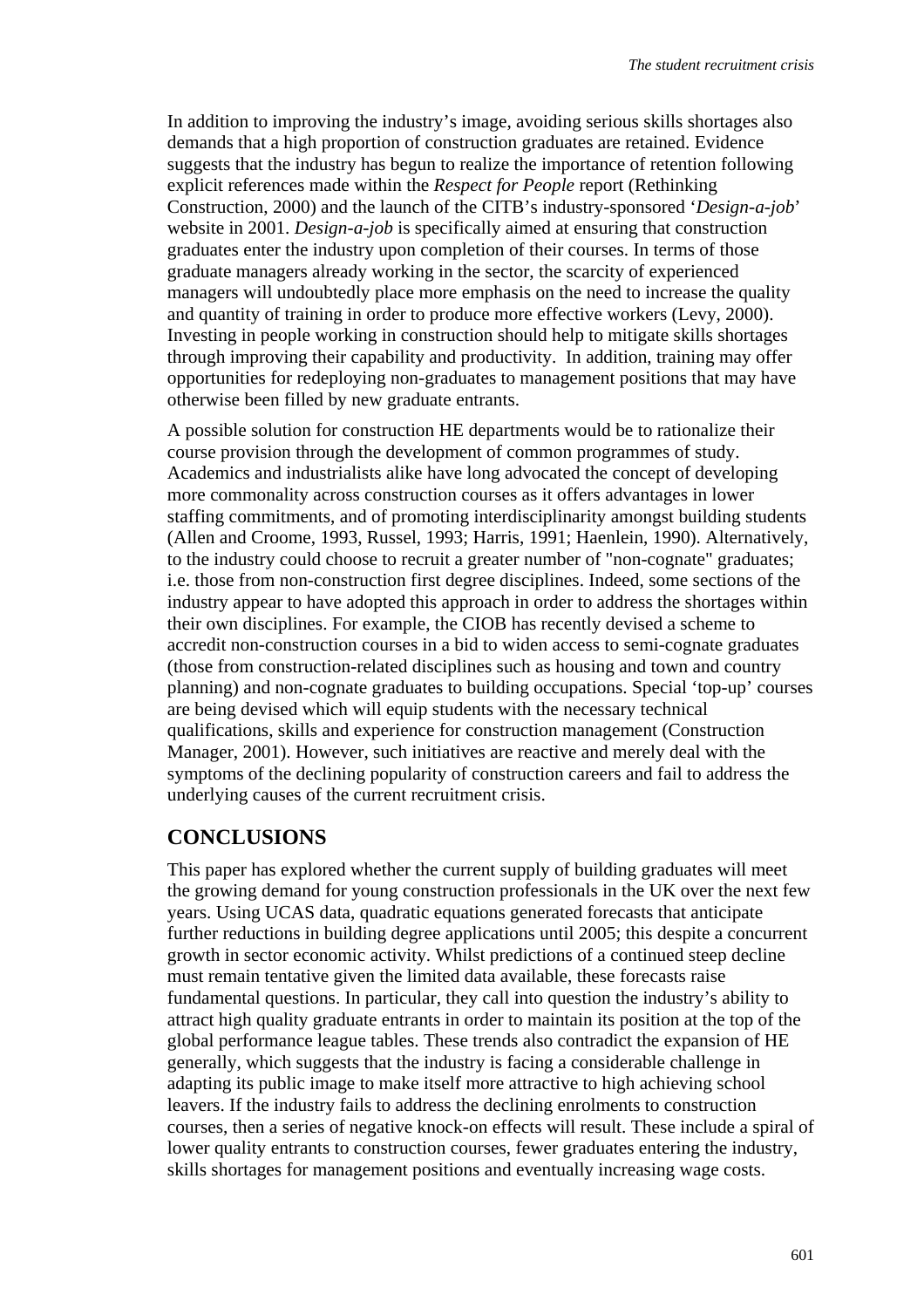A positive correlation exists between the quality of graduate entrants and the industry's image and profile. This can be seen in other professions such as law and accountancy, and even in some construction professions such as architecture, which continues to recruit a proportionately higher number of undergraduate applications to its courses. Thus, there must be an immediate campaign to raise the industry's profile and public awareness of construction professions. Such an undertaking should involve a partnership between the industry and construction higher education departments aimed to attracting and recruiting students to civil engineering and building courses.

The industry now faces an alarming dilemma in that whilst an increase in output is apparent, professional candidates, equipped with suitable degrees, are not being attracted to the industry. It is apparent that further reductions in student applications are to be expected, and so immediate action is therefore required to arrest the current trends and enhance the industry's future prosperity. These actions should centre around the promotion of the profession as an attractive career, especially to those groups currently underrepresented who provide the greatest potential pool of new entrants. Regardless of analysis and conjecture, it seems clear that the profession has an uphill task if it to reverse the declining interest in construction degree courses

## **REFERENCES**

- Accelerating Change (2002) A Consultation paper by the Strategic Forum for Construction (Chaired by Sir John Egan), Strategic Forum for Construction, London.
- Agapiou, A, Price, ADF and McCaffer, R (1995). Forecasting the Supply of construction skills in the UK. Construction Management and Economics, Vol.13, 353-364.
- Allen, M and Croome, D (1993) Education and Training Future Policy. Building Towards 2001, Building, Jan, 6-10.
- Baldry, D (1997) The Image of Construction and its Influence Upon Client's, Participants and Consumers. Proc.13th Annual ARCOM Conference, Kings College Cambridge, September, Vol. 1, 52-61.
- Ball, M (1988) Rebuilding Construction. Routledge, London.
- Barrick, A (2001) Summit to tackle university crisis, Building, 13 July.
- Building (1996) Skills shortages. 2nd August, 1996, 6.
- Byfield, M.P. (2001) Graduate shortage: the key to civil engineering's future? ICE Proceedings: Civil Engineering, 144(4), 161-165.
- Cavill, N (1999) Where have all the young QSs gone? Building, 26 March 1999.
- Clarke, L and Wall, C (1998) A blueprint for change: construction skills training in Britain. Policy Press, Bristol.
- Construction Manager (2000) 'Sparsity of graduates is a hot topic'. Construction Manager, February/March.
- Construction Manager (2001) 'CIOB opens up for all graduates', Construction Manager, July-August.
- Dainty, ARJ and Edwards, DJ (2003) The UK Building Education Recruitment Crisis: A Call For Action, Construction Management and Economics, In Press.
- DfES (2003) The Future of Higher Education, Department for Education and Skills, London (cm5735).